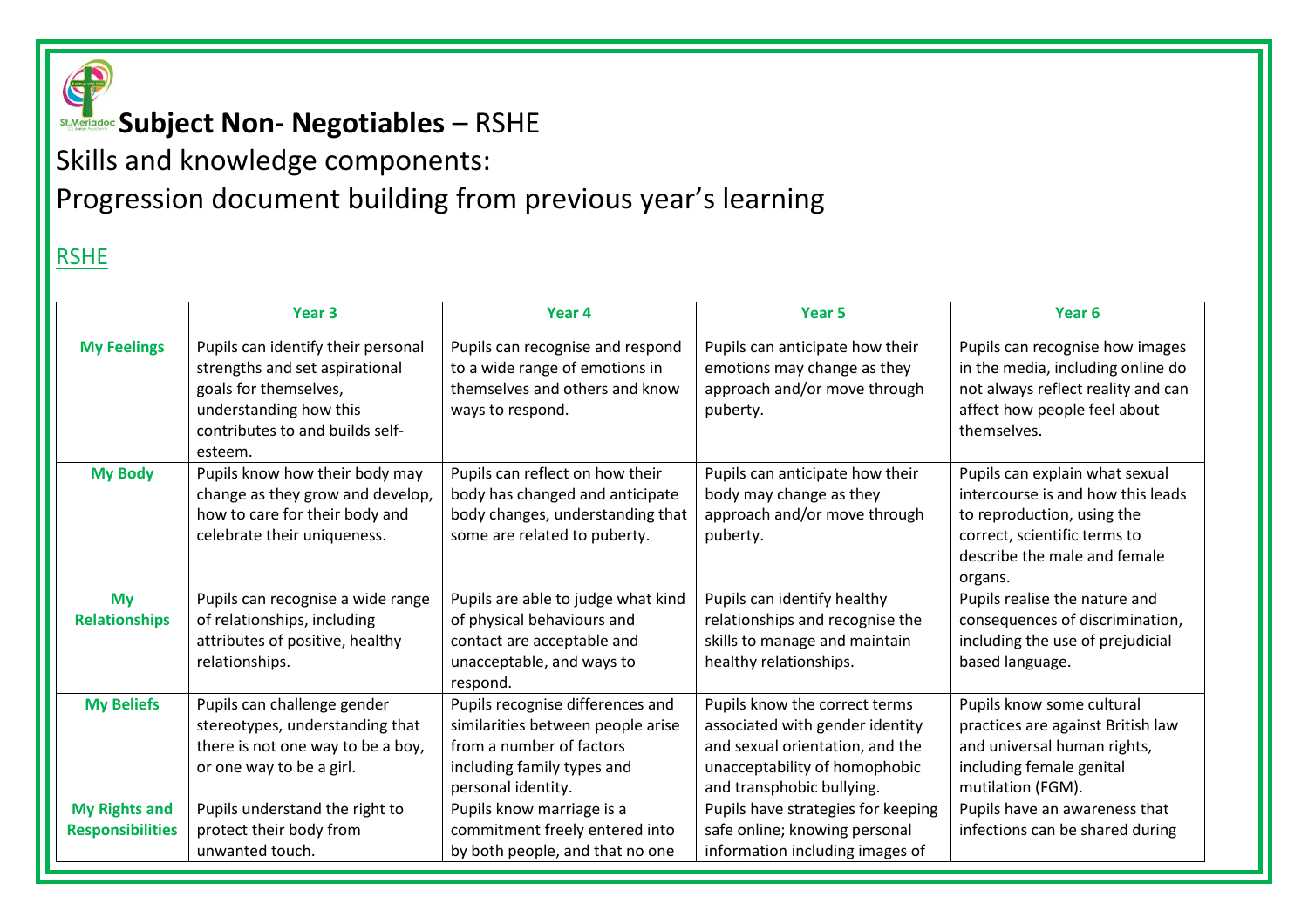

## **Subject Non- Negotiables** – RSHE

#### Skills and knowledge components: Progression document building from previous year's learning

|                        |                                     | should marry if they don't          | themselves and others can be        | sexual intercourse, and that a      |
|------------------------|-------------------------------------|-------------------------------------|-------------------------------------|-------------------------------------|
|                        |                                     | absolutely want to or are making    | shared easily and without their     | condom can help to prevent this.    |
|                        |                                     | the decision freely for             | permission.                         |                                     |
|                        |                                     | themselves.                         |                                     |                                     |
| <b>Asking For Help</b> | Pupils can identify the difference  | Pupils can recognise when they      | Pupils have considered how to       | Pupils develop the confidence       |
|                        | between secrets and surprise,       | may need help to manage a           | manage accidental exposure to       | and skills to know when, who and    |
|                        | knowing when it is right to break   | situation and have developed the    | explicit images, and upsetting      | how to ask for help                 |
|                        | a confidence and share a secret.    | skills to ask for help.             | online material, including who to   | independently or with support.      |
|                        |                                     |                                     | talk to about what they have        |                                     |
|                        |                                     |                                     | seen.                               |                                     |
| <b>Skills</b>          | • Can they recognise and            | • Can they recognise and            | • Can they recognise and            | • Can they recognise and            |
|                        | challenge stereotypes?              | challenge stereotypes?              | challenge stereotypes?              | challenge stereotypes?              |
|                        | • Can they recognise the risks and  | • Can they understand how the       | • Can they understand how the       | • Can they understand how the       |
|                        | how to behave appropriately         | body changes throughout life?       | body changes throughout life?       | body changes throughout life?       |
|                        | • Can they understand how their     | • Are they aware of puberty?        | • Are they aware of puberty?        | • Are they aware of puberty? •      |
|                        | body changes over time              | • Can they recognise the            | • Can they recognise the            | Can they recognise the emotional    |
|                        | • Are they aware of different       | emotional and physical changes      | emotional and physical changes      | and physical changes of puberty?    |
|                        | types of touch                      | of puberty?                         | of puberty?                         | • Are they aware of risks and how   |
|                        |                                     |                                     | • Can they use strategies to cope   | to deal with them?                  |
|                        |                                     |                                     | with changes?                       |                                     |
| <b>Outcomes</b>        | • To understand how families        | . To understand how families        | • To understand how families        | .To understand what hormones        |
|                        | have different family members       | have different family members       | have different family members       | are                                 |
|                        | • To identify who to go to for help | • To identify who to go to for help | • To identify who to go to for help | • To explore different strategies   |
|                        | and support                         | and support                         | and support                         | to deal with changes                |
|                        | . To know how I belong              | . To know how I belong              | . To know how I belong              | • To explain physical changes in    |
|                        | • To understand how to              | • To explore gender stereotypes     | • To explore gender stereotypes     | males and females (periods,         |
|                        | overcome peer pressure              | . To know the differences           | • To understand how my body         | puberty)                            |
|                        | • To understand different kinds of  | between males and females           | changes throughout my life          | • To be able to identify some risks |
|                        | touch and personal space            |                                     | . To know how to keep clean         | in specific situations              |